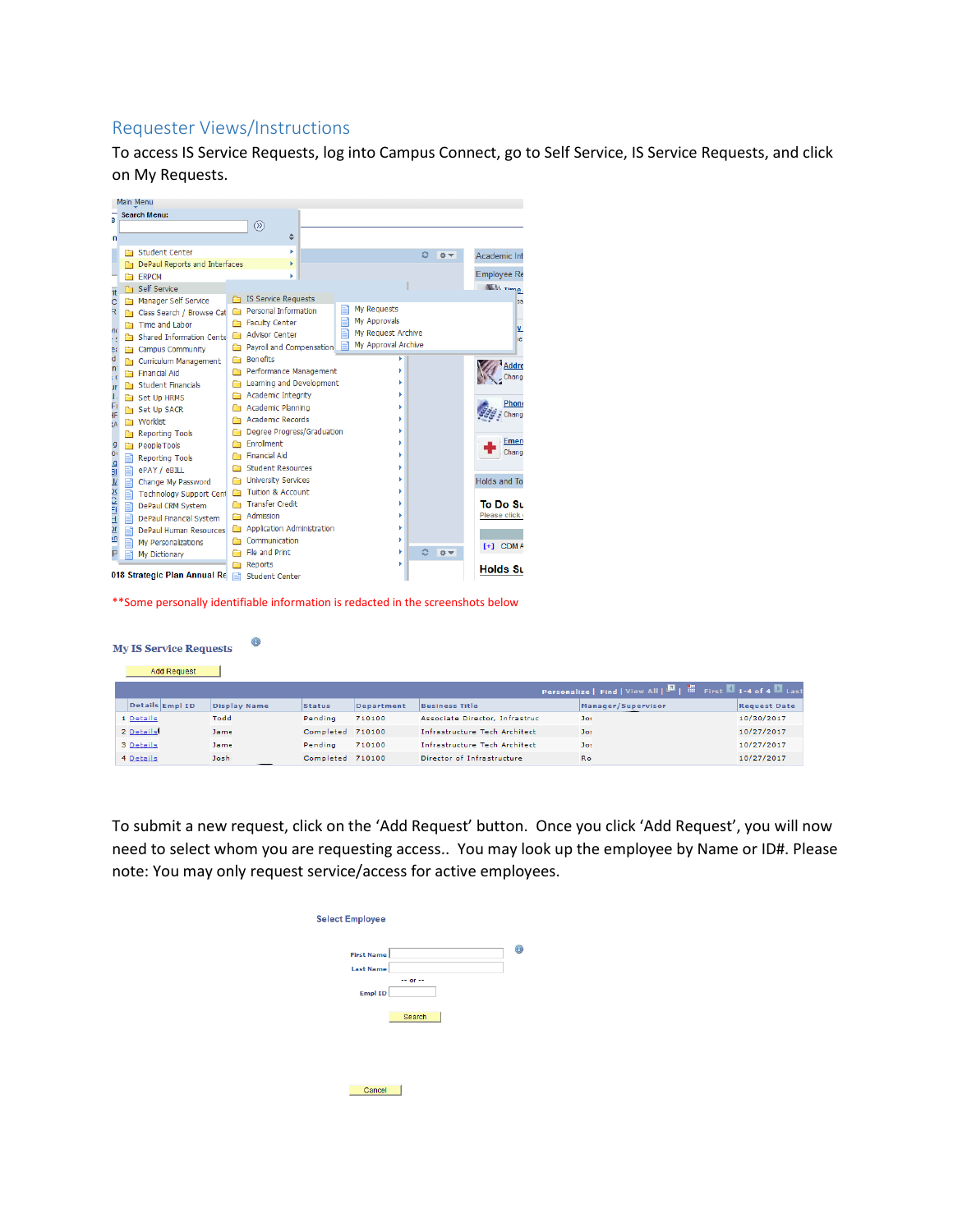| <b>Select Employee</b>                                                                                                |                  |                           |            |              |
|-----------------------------------------------------------------------------------------------------------------------|------------------|---------------------------|------------|--------------|
| $\circledcirc$<br><b>First Nam</b><br><b>Last Name</b><br>$\leftrightarrow$ or $\leftrightarrow$<br>Empl ID<br>Search |                  |                           |            |              |
|                                                                                                                       |                  |                           |            |              |
| Select Empl ID First Name                                                                                             | <b>Last Name</b> | <b>Business Title</b>     | Department | Manager Name |
| 1 Select                                                                                                              |                  | <b>Associate Director</b> |            |              |
| 2 Select                                                                                                              |                  | <b>Part Time Faculty</b>  |            |              |
| Cancel                                                                                                                |                  |                           |            |              |

If the person in question has more than one active job, select the respective job that pertains to the request. This is important, since the supervisor of record for the job selected may need to sign off on the request.

| <b>Service Request</b>              |                                       |                |                         |                |
|-------------------------------------|---------------------------------------|----------------|-------------------------|----------------|
| <b>Employee</b>                     |                                       | $\circledcirc$ | <b>Request ID</b>       | 17103115285000 |
|                                     | Associate Director, Infrastruc        |                | Request Date 10/31/2017 |                |
| Department 710100                   | <b>Information Technology Operati</b> |                | <b>User ID</b>          |                |
| Manager ID                          |                                       |                |                         |                |
|                                     |                                       |                |                         |                |
| PeopleSoft Access                   |                                       |                |                         |                |
| ImageNow Access                     |                                       |                |                         |                |
| $\triangleright$ Telephone Requests |                                       |                |                         |                |
| <b>Supervisor Proxy Request</b>     |                                       |                |                         |                |
|                                     |                                       |                |                         |                |
|                                     |                                       |                |                         |                |
|                                     |                                       |                |                         |                |
| Save Request                        | Cancel                                |                |                         |                |

Next step is to select which system access or service you are requesting from IS. You may fill out multiple requests under each option. Once you click on one of the options, you then enter the relevant details for that request.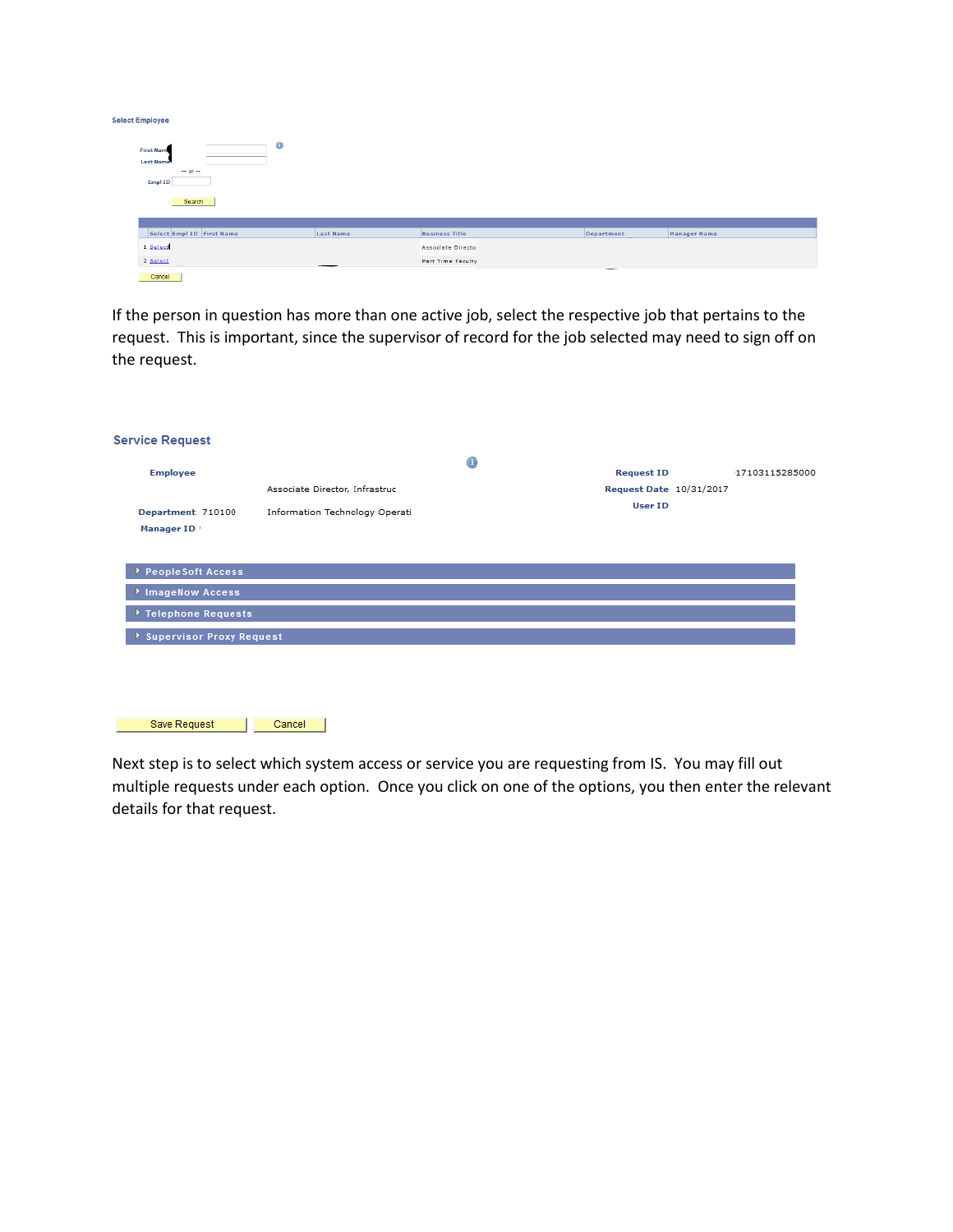## **PeopleSoft Access**

| $_{\odot}$   |                   |              | DePaul Financial Aid is responsible for approving access request that provide access to Student information<br>pertaining to the administration of Grants, Scholarships, Assistantships, Loans, and Work-Study. |                           |         |                   |   |  |  |
|--------------|-------------------|--------------|-----------------------------------------------------------------------------------------------------------------------------------------------------------------------------------------------------------------|---------------------------|---------|-------------------|---|--|--|
|              |                   |              |                                                                                                                                                                                                                 |                           |         |                   |   |  |  |
|              | <b>Request ID</b> |              | 7103115285000                                                                                                                                                                                                   |                           |         |                   |   |  |  |
|              |                   |              | Service Type PeopleSoft Access                                                                                                                                                                                  |                           |         |                   |   |  |  |
|              |                   |              | Owner PeopleSoft Financial Aid                                                                                                                                                                                  |                           |         |                   |   |  |  |
|              |                   |              | For assistance, contact: Jessica Holler                                                                                                                                                                         |                           |         |                   |   |  |  |
|              |                   |              | Telephone 26651                                                                                                                                                                                                 |                           |         |                   |   |  |  |
|              |                   |              | Email Address fasecurity@depaul.edu                                                                                                                                                                             |                           |         |                   |   |  |  |
|              |                   |              |                                                                                                                                                                                                                 |                           |         |                   |   |  |  |
|              |                   | <b>Roles</b> |                                                                                                                                                                                                                 |                           |         |                   |   |  |  |
|              |                   |              | Seq *Role or Role Description                                                                                                                                                                                   |                           | *Action |                   |   |  |  |
|              | 1                 |              | access to student FAFSA data                                                                                                                                                                                    |                           | Add     | Ħ<br>$\checkmark$ | - |  |  |
|              |                   |              | <b>Select Systems for Actions</b>                                                                                                                                                                               |                           |         |                   |   |  |  |
|              |                   |              | $\angle$ Campus Solutions                                                                                                                                                                                       | <b>Human Resouces</b>     |         |                   |   |  |  |
|              |                   |              | CRM                                                                                                                                                                                                             | <b>Financial Services</b> |         |                   |   |  |  |
| <b>Notes</b> |                   |              | This staff member needs to review financial aid data for reviews/approvals/support purposes. If there are<br>any questions, please grant him the same access as his colleague Joe Smith.                        |                           |         |                   |   |  |  |
|              |                   |              |                                                                                                                                                                                                                 |                           |         |                   |   |  |  |
|              |                   |              |                                                                                                                                                                                                                 |                           |         |                   |   |  |  |
|              |                   |              |                                                                                                                                                                                                                 |                           |         |                   |   |  |  |
|              |                   |              |                                                                                                                                                                                                                 |                           |         |                   |   |  |  |
|              |                   |              |                                                                                                                                                                                                                 |                           |         |                   |   |  |  |
| <b>OK</b>    |                   |              | Cancel                                                                                                                                                                                                          |                           |         |                   |   |  |  |
|              |                   |              |                                                                                                                                                                                                                 |                           |         |                   |   |  |  |

Make sure to enter the reason the person needs access inside the *Notes* field, along with any other clarifying details that will give the approvers the appropriate information. When requesting PeopleSoft access, you may enter multiple roles/role descriptions at the same time from each data owner when filling out information.

**Note**: Users should be careful as to the data owner selected. When filling out the request, the roles identified should be relevant to that data owner. Data owners may reject requests that are misdirected or that they are not responsible for, so users should ask them if they are unsure. The contact information for the data owner is at the top of the page if you have any questions.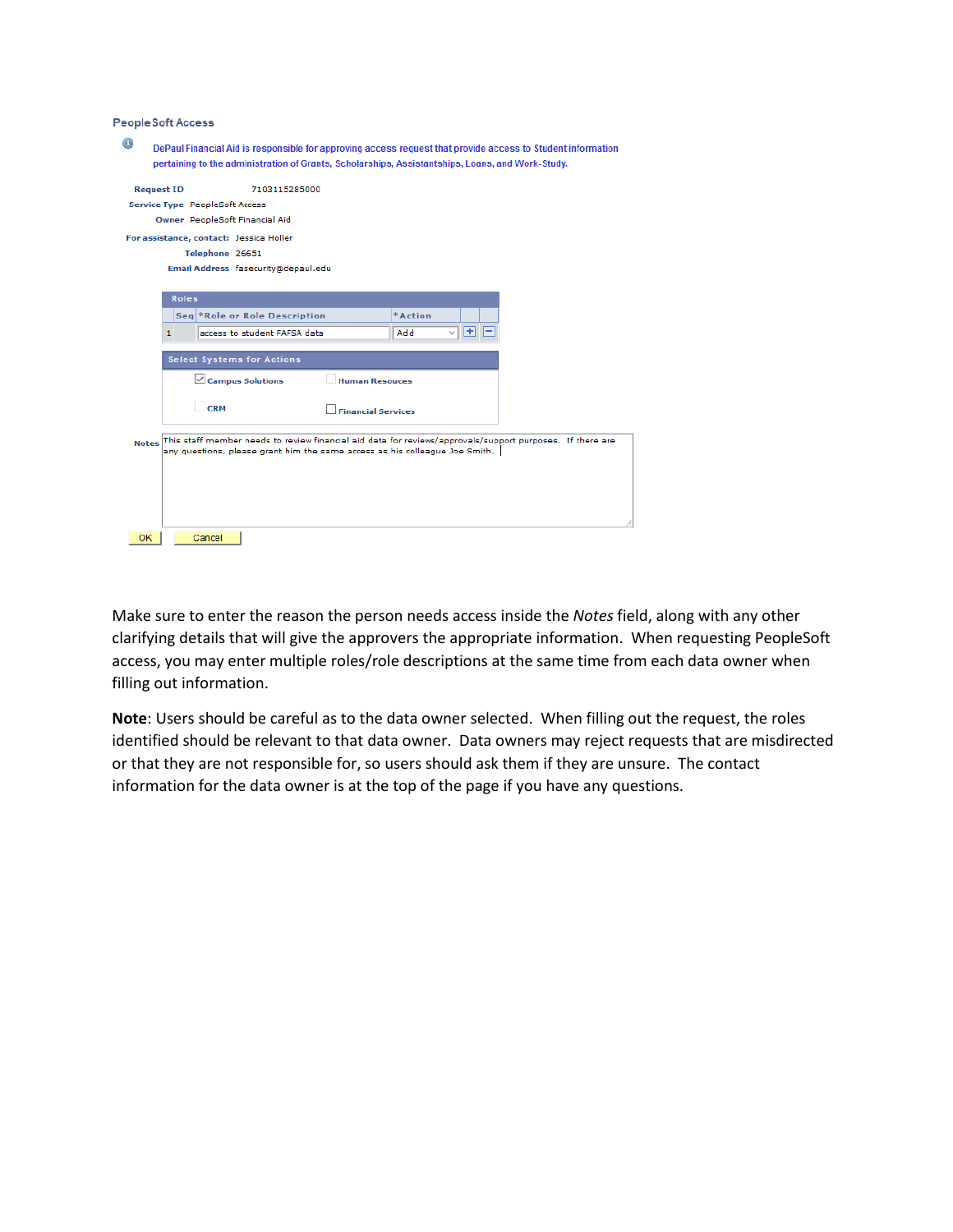#### **Service Request**

Save Request | Cancel

| <b>Employee</b>                        |                                       | $_{\odot}$<br><b>Request ID</b>                                                                                                                                                                         |      |   | 17103115285000 |
|----------------------------------------|---------------------------------------|---------------------------------------------------------------------------------------------------------------------------------------------------------------------------------------------------------|------|---|----------------|
|                                        | Associate Director, Infrastruc        | Request Date 10/31/2017                                                                                                                                                                                 |      |   |                |
| Department 710100<br><b>Manager ID</b> | <b>Information Technology Operati</b> | User ID                                                                                                                                                                                                 |      |   |                |
| ▼ PeopleSoft Access                    |                                       |                                                                                                                                                                                                         |      |   |                |
| *Owner                                 |                                       | <b>Notes</b>                                                                                                                                                                                            | Edit |   |                |
| 1 PeopleSoft Financial Aid v           |                                       | This staff member needs to review<br>financial aid data for<br>reviews/approvals/support<br>purposes. If there are any<br>questions, please grant him the<br>same access as his colleague Joe<br>Smith. | Edit | Ŧ | Е              |
| <b>FimageNow Access</b>                |                                       |                                                                                                                                                                                                         |      |   |                |
| Telephone Requests                     |                                       |                                                                                                                                                                                                         |      |   |                |
| Supervisor Proxy Request               |                                       |                                                                                                                                                                                                         |      |   |                |
|                                        |                                       |                                                                                                                                                                                                         |      |   |                |

After you hit OK, you will see that request line item in the form. You may go back in to edit that section, add a new one by clicking the '+' button, or remove it by clicking the '-' button. You may also request other services/access for this person by clicking on one of the other sections (i.e. ImageNow, Telephone Requests, or Proxy Approval authorization), all within the same form submission.

Once you submit the form, each request will begin a workflow consisting of one or more approval steps. PeopleSoft Access Requests and ImageNow Access requests will begin the approval workflows by sending an email to the first approver, notifying them they need to review a request. Proxy requests will automatically be approved and filled, with emails going to the requestor, the Proxy approver, and the manager the Proxy can now authorize requests for.

| <b>Employee</b>   |                                       | $^{\circ}$               | <b>Request ID</b> |                         | 17103014041100 |
|-------------------|---------------------------------------|--------------------------|-------------------|-------------------------|----------------|
|                   | Associate Director, Infrastruc        |                          |                   | Request Date 10/30/2017 |                |
| Department 710100 |                                       |                          | <b>User ID</b>    |                         |                |
| <b>Manager ID</b> | <b>Information Technology Operati</b> |                          |                   |                         |                |
| <b>Details</b>    | <b>Service Type</b>                   | Data Owner               | <b>Status</b>     |                         |                |
| 1 Details         | PeopleSoft Access                     | PeopleSoft Financial Aid | Approved          |                         |                |